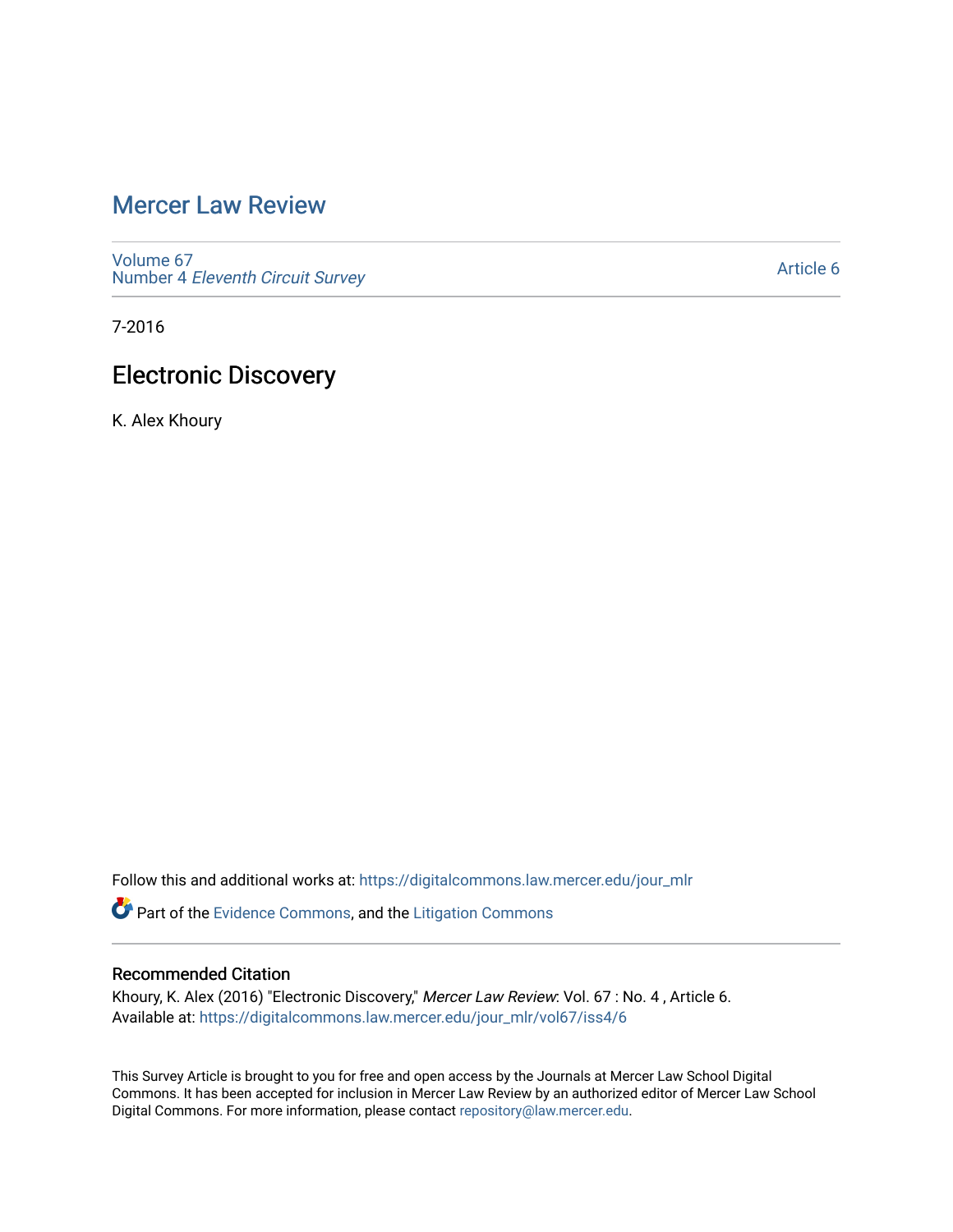## **Electronic Discovery**

## **by K. Alex Khoury\***

**The** most significant developments in electronic discovery (E-Discovery) law in the Eleventh Circuit in **2015** were the latest amendments to the Federal Rules of Civil Procedure (Amendments), which went into effect on December **1, 2015.** As with the last round of amendments in **2006,** the **2015** Amendments primarily addressed the rapidly expanding and evolving practice of E-Discovery. Some of the amendments are minor tweaks to existing rules that will have little or no impact on current precedent. Other amendments introduce entirely new rules designed to give the courts and the parties new tools to corral the beast that is E-Discovery. There is debate over whether the Amendments will result in any meaningful changes in federal civil practice. Questions about the efficacy of the Amendments, however, will not be answered until next year's survey period, when the first wave of district court opinions applying the new rules start to come down.

## I. E-DISCOVERY **AMENDMENTS** TO THE FEDERAL **RULES** OF CIVIL **PROCEDURE**

The **2015** Amendments are underpinned **by** a familiar theme-the expense of discovery impedes the resolution of disputes on their merits. This same mantra was one of the driving considerations for the adoption of the Federal Rules in **1938.'** Prior to the Federal Rules, there was no consistent mechanism to require a party to exchange evidence with an opposing party.' Wealthy parties could devote more resources to

**<sup>\*</sup>** Partner at Balch **&** Bingham LLP, Atlanta, Georgia. Adjunct Professor of **E-**Discovery, Walter F. George School of Law, Mercer University. Georgia College **&** State University (B.S., 1994); Mercer University, Walter F. George School of Law **(J.D.,** cum laude, **2003).** Member, State Bar of Georgia.

The author would like to thank Sean Leonard for his invaluable assistance in preparing this Article. Sean is an E-Discovery specialist at Siemens.

**<sup>1.</sup>** John H. Beisner, *Discovering a Better Way: The Need for Effective Civil Litigation Reform,* **60** DuKE L. **J.** 547, **556** (2010).

<sup>2.</sup> *Id.* at **555.**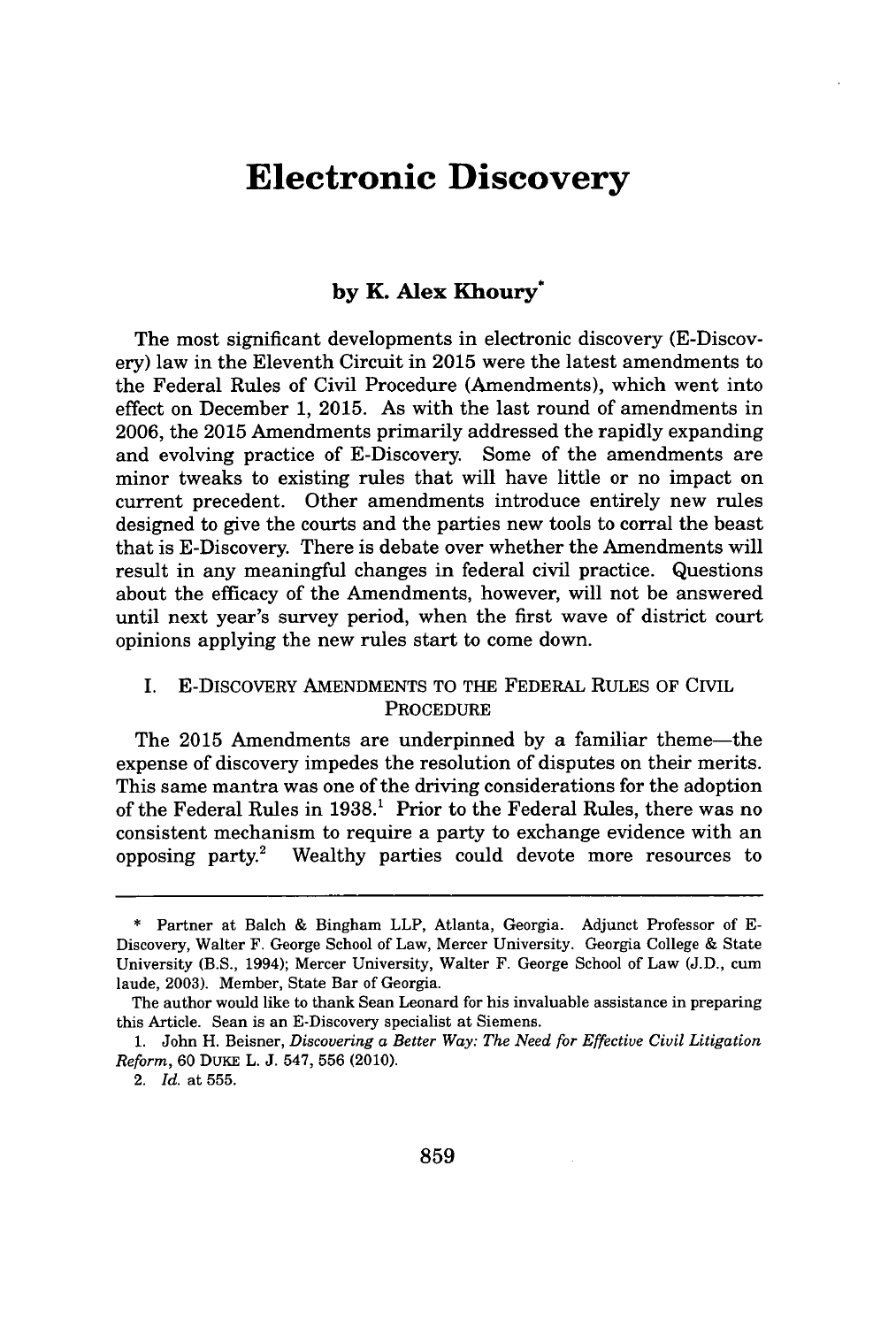discovery and thus have an unfair advantage in the "trial[] **by** ambush" environment of the day.<sup>3</sup> That imbalance, it was argued, dissuaded less affluent parties from pursuing meritorious claims.' To level the playing field, the drafters adopted rule-based discovery.<sup>5</sup>

Seventy-seven years later, the exponential growth of data creation and retention is driving rising discovery costs and delaying the determination of claims to the point that even wealthy litigants are reticent to see their claims through to trial.<sup>6</sup> Thus, the Civil Rules Advisory Committee (the Committee) set to work once again with the goal of making litigation accessible to all. As shown below, the Committee used three overriding strategies to accomplish the goal: **(1)** restraining the scope of discovery; (2) encouraging active case management **by** the courts; and **(3)** encouraging more cooperation between the parties.'

### *A. Rule 1* **-** *Aspiration for Cooperation*

The drafters amended Rule **18** to set the tone for the rest of the **2015** Amendments. Prior to amendment, the rule admonished that the Federal Rules were to be "construed and administered to secure the just, speedy, and inexpensive determination of every action and proceeding."<sup>9</sup> Rule **1** was silent, however, as to who was responsible for construing and administering the rules to obtain these lofty goals.<sup>10</sup> The Committee Note following the **1993** amendment to Rule **1** clarified that the court and attorneys, as officers of the court, have the duty to administer the Rules for the just, speedy, and inexpensive determination of claims.<sup>11</sup> The **2015** Amendment makes clear the "court[s] and the parties" are responsible for using the rules to obtain just, speedy, and inexpensive results.<sup>12</sup> The Committee Notes provided that the drafters did not intend the amendment to Rule **1** to create any new obligations on the parties but rather intended to encourage the parties to cooperate in furtherance of the goals of Rule 1.

- **9. FED.** R. Civ. P. **1** (2014).
- **10.** *See id.*
- **11. FED.** R. Civ. P. **1** Advisory Committee's note to **1993** amendment.
- 12. **FED.** R. Civ. P. **1.**
- **13. FED.** R. Civ. P. **1** Advisory Committee's note to **2015** amendment.

**<sup>3.</sup>** *Id.* at **556.**

*<sup>4.</sup> Id.*

**<sup>5.</sup>** *Id.*

*<sup>6.</sup> Id.* at **567.**

**<sup>7.</sup> FED.** R. CIv. P. **1** Advisory Committee's note to **2015** amendment.

**<sup>8.</sup> FED.** R. CIv. P. **1.**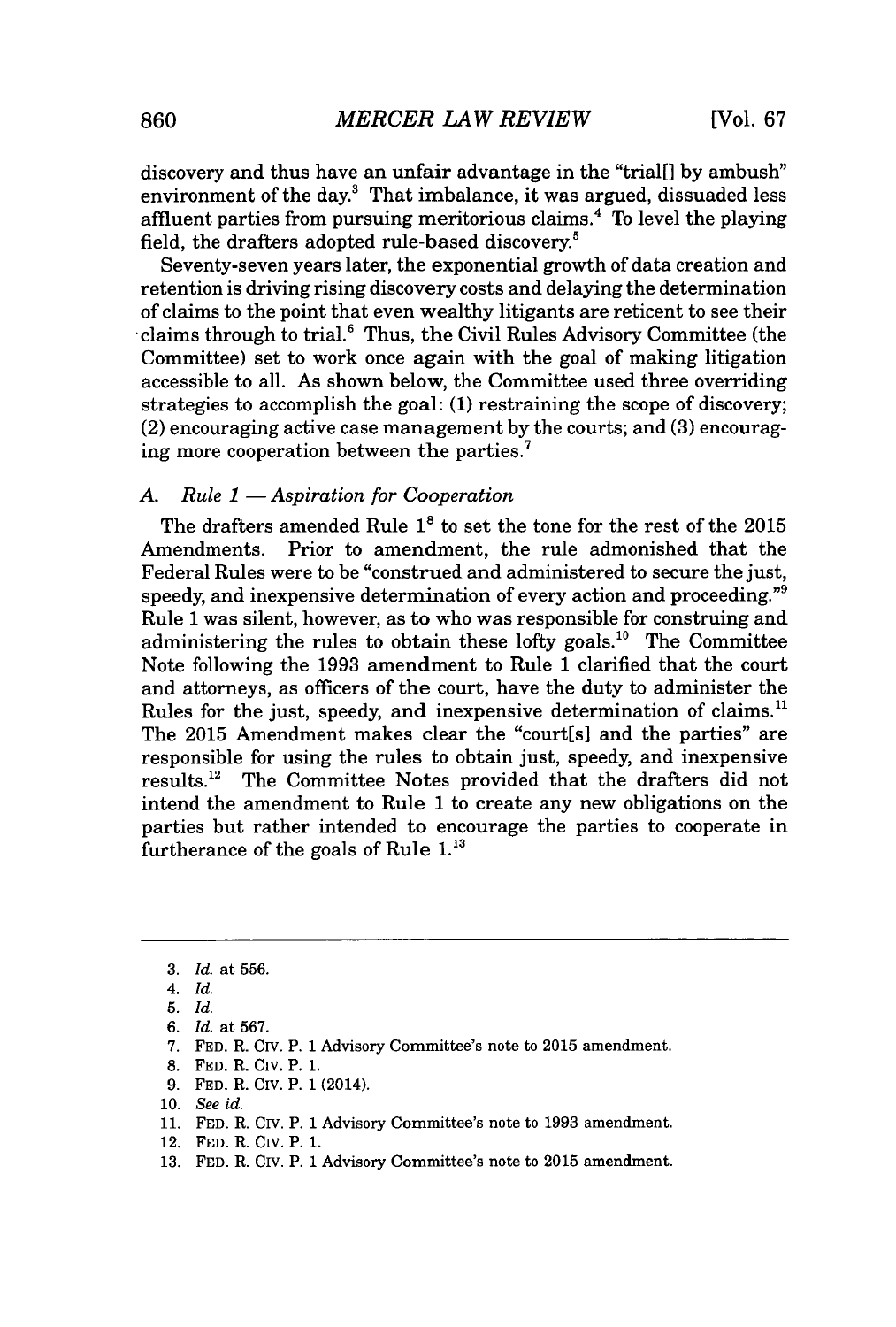#### *B. Rule 16-Early, Direct Communication*

Rule **1614** addresses case management **by** the courts. The intent of Rule **16** is "to encourage the active judicial management of the case development process."<sup>15</sup> The amendments to Rule 16 show a strong desire to get judges communicating with parties on E-Discovery topics earlier in the case.<sup>16</sup> This theme runs throughout the 2015 Amendments.

The first change to Rule **16** appears in subdivision **(b)(1)(B),** which previously allowed judges to conduct a scheduling conference "after consulting with the parties' attorneys and any unrepesented parties **...** by telephone, mail, or other means."<sup>17</sup> The Committee deleted the "by telephone, mail, or other means" language, noting that "[a] scheduling conference is more effective if the court and parties engage in direct simultaneous communication."<sup>18</sup> Under the new rule, scheduling  $simultaneous communication.<sup>n18</sup>$ conferences should "be held in person, **by** telephone, or **by** more sophisticated electronic means."<sup>19</sup>

Next, the Committee set about encouraging the court and the parties to engage in "direct simultaneous communication" earlier in the case. $2^{\circ}$ Under the amended Rule **16(b)(2),** the court must issue a scheduling order within the earlier of **90** days (formerly 120 days) after any defendant has been served with the complaint or **60** days (formerly **90** days) after any defendant has appeared.<sup>21</sup> Thus, new Rule 16(b)(2 lessens the maximum time the court has to issue its scheduling order **by** thirty days. However, the new Rule **16(b)(2)** gives courts the discretion to extend the time for issuing a scheduling order for good cause.<sup>22</sup>

To get the court and the parties talking about E-Discovery, the Committee added three new items to the list of subjects that may be included in scheduling orders. $23$  First, scheduling orders may now address the "preservation" of electronically stored information (ESI) in addition to its disclosure and discovery.<sup>24</sup> By encouraging the court and the parties to discuss preservation of ESI early in the case, the

**19.** *See id.*

- 22. **FED.** R. Civ. P. **16(b)(2).**
- **23. FED.** R. CIV. P. **16** Advisory Committee's note to **2015** amendment.
- 24. **FED.** R. CIV. P. 16(b)(3)(B)(iii).

<sup>14.</sup> **FED.** R. Civ. P. **16.**

**<sup>15.</sup> JAMES** WM. MOORE **ET AL.,** MOORE'S **FED.** PRACTICE ch. **16,** at **16-1 (3d** ed. **2016).**

**<sup>16.</sup>** *Id.*

**<sup>17.</sup> FED.** R. CIV. P. **16(b)(1)(B)** (2014).

**<sup>18.</sup> FED.** R. Civ. P. **16(b)(1)(B)** Advisory Committee's note to **2015** amendment.

<sup>20.</sup> *Id.*

<sup>21.</sup> *Compare* **FED.** R. Civ. P. **16(b)(2)** (2014), *with* **FED. CIV.** P. **16(b)(2).**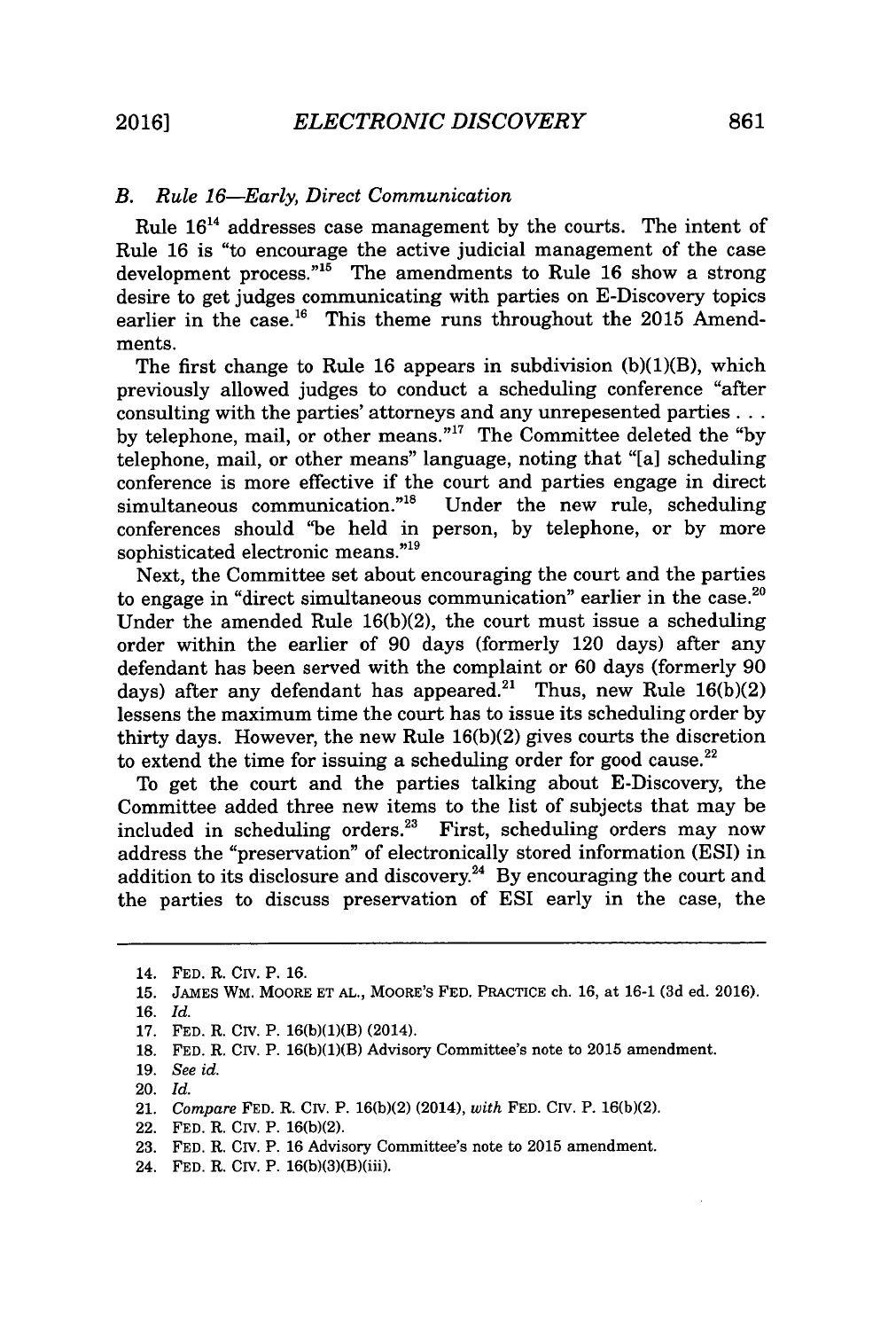Committee hopes to reduce the frequency of spoliation motions.<sup>25</sup> Second, revised Rule 16(b)(3) permits scheduling orders to include Federal Rule of Evidence (F.R.E.) 502 agreements.<sup>26</sup> F.R.E. 502 Federal Rule of Evidence (F.R.E.) 502 agreements.<sup>26</sup> agreements allow parties to inadvertently produce privileged information without waiving the applicable privilege.<sup>27</sup> These types of agreements are essential in E-Discovery because they reduce the risk of privilege waiver in large document productions-a risk that significantly adds to the cost and delay of document reviews.<sup>28</sup>Third, the new Rule **16(b)(3)** allows the court to require parties to request a conference with the court before filing discovery motions.<sup>29</sup> This addition encourages judges and parties to talk about discovery disputes before plunging into contentious motions practice.<sup>30</sup> All three additions to Rule 16(b)(3) encourage the court and the parties to discuss discovery concerns early in the case to reduce protracted and expensive motions practice later.

Looking deeper, the Committee amended Rule **16** to create opportunities for the court and the parties to reach agreement on E-Discovery topics before the parties become entrenched in discovery battles.<sup>31</sup> This type of "cooperation" is the most effective means of controlling the escalating costs and delays caused **by** E-Discovery and is in keeping with the spirit of Rule **1.** Whether the courts and the parties will take advantage of these opportunities remains to be seen.

#### *C. Rule 26-The Scope of Discovery Redefined*

Rule **2632** received some of the most significant, and controversial, changes of the **2015** Amendments. In particular, the amendment of Rule **26(b)(1)** redefined the scope of discovery.

Amended Rule **26(b)(1)** provides as follows:

Unless otherwise limited **by** court order, the scope of discovery is as follows: Parties may obtain discovery regarding any nonprivileged

**28. FED.** R. EVID. **502** Advisory Committee's note to **2007** amendment.

**30. FED.** R. CIv. P. **16** Advisory Committee's note to **2015** amendment.

**32. FED.** R. Civ. P. **26.**

**<sup>25.</sup> FED.** R. CIv. P. **16** Advisory Committee's note to **2015** amendment. The Committee's inclusion of "preservation" as a topic for inclusion in discovery plans and scheduling orders. *See* **FED.** R. Civ. P. **26(f)(3)(C)** Advisory Committee's note to **2015** amendment. Collectively, these amendments encourage the court and the parties to define the scope of the duty to preserve early in the case rather than in spoliation sanctions motions later in discovery. *See* **FED.** R. **Civ.** P. 37(e) Advisory Committee's note to **2015** amendment.

**<sup>26.</sup> FED.** R. CIv. P. 16(b)(3)(B)(iv).

**<sup>27.</sup> FED.** R. EVID. **502.**

**<sup>29.</sup> FED.** R. Civ. P. 16(b)(3)(B)(v).

**<sup>31.</sup>** *Id.*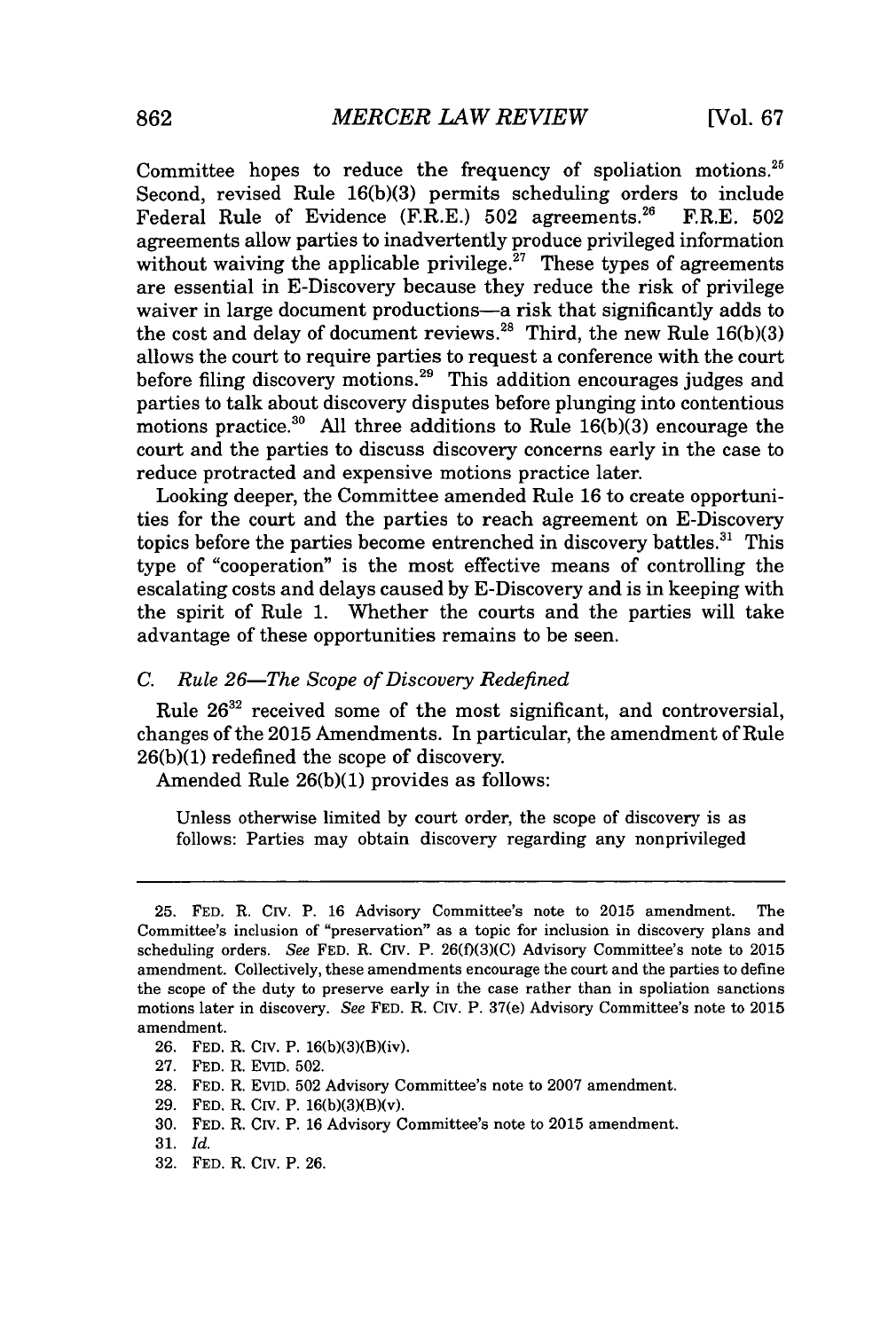matter that is relevant to any party's claim or defense and proportional to the needs of the case, considering the importance of the issues at stake in the action, the amount in controversy, the parties' relative access to relevant information, the parties' resources, the importance of the discovery in resolving the issues, and whether the burden or expense of the proposed discovery outweighs its likely benefit. Information within this scope of discovery need not be admissible in evidence to be discoverable.<sup>33</sup>

Put simply, the scope of discovery is now defined as any non-privileged matter that is relevant to any party's claim or defense and proportional to the needs of the case. $34$ 

Proportionality is determined **by** examination of six factors, which, with the exception of the third factor-the parties' relative access to relevant information—are not new concepts.<sup>35</sup> The Federal Rules have used the proportionality factors to limit the scope of discovery for more than thirty years.36 The factors first appeared in the **1983** amendments to the Federal Rules when the Committee inserted the following language directly into Rule **26(b)(1):**

The frequency or extent of use of the discovery **.** . **.** shall be limited **by** the court if it determines that: (i) the discovery sought is unreasonably cumulative or duplicative, or is obtainable from some other source that is more convenient, less burdensome, or less expensive; (ii) the party seeking discovery has had ample opportunity **by** discovery in the action to obtain the information sought; or (iii) the discovery is unduly burdensome or expensive, taking into account the needs of the case, the amount in controversy, limitations on the parties' resources, and the importance of the issues at stake in the litigation. $37$ 

In the **1993** amendments, the Committee moved the proportionality factors into a newly created subdivision, Rule **26(b)(2),** for "ease of

**36. FED.** R. CIv. P. **26** Advisory Committee's note to **2015** amendment.

**37. FED.** R. CIv. P. **26(b)(1) (1983).**

**<sup>33.</sup> FED.** R. CIv. P. **26(b)(1).**

<sup>34.</sup> *Id.*

**<sup>35.</sup>** *Id.* The third proportionality factor, relative access to the information, is an **E-**Discovery-inspired factor meant to consider the problems caused **by** asymmetry information, which can take several forms. **FED.** R. Civ. P. **26** Advisory Committee's note to **2015** amendment. In the Notes, the Committee specifically addresses what is commonly called "volume asymmetry," which exists when one party has far more discoverable information than the other party and, therefore, bears a far greater burden in discovery. *Id.* Although not mentioned in the Committee Notes, another type of asymmetry that could impact a court's proportionality analysis is knowledge asymmetry, which results when one party has disproportionately more knowledge about the existence or location of relevant data. *Id.*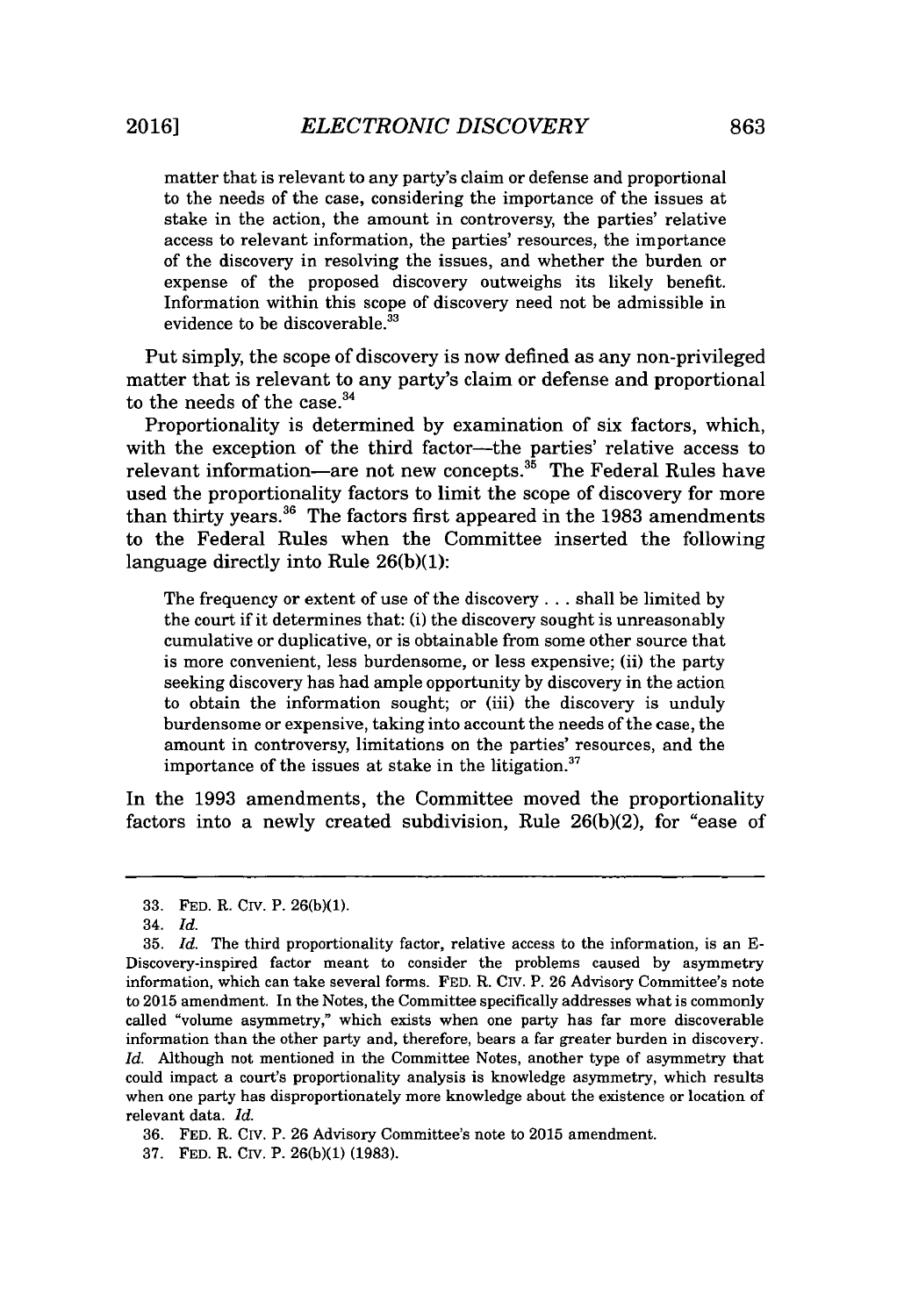reference."<sup>38</sup> Finding courts did not employ the proportionality factors to limit discovery as robustly as anticipated, the Committee amended Rule **26(b)(1)** in 2000 to add the line: **"All** discovery is subject to the limitations imposed by Rule  $26(b)(2)(i)$ , (ii), and (iii).<sup> $n39$ </sup> In 2006, the Committee moved the proportionality factors down in the rules again, this time to Rule **26(b)(2)(C),** to make room for the newly created Rule  $26(b)(2)(B)$  concerning information not reasonably accessible.<sup>40</sup> This drifting away of the proportionality factors from Rule **26(b)(1)** may be one of the reasons courts and parties have not viewed the factors as an integral part of the scope of discovery.<sup>41</sup> The return of the proportionality factors to Rule **26(b)(1)** in the **2015** Amendments is not a new limitation on the scope of discovery; it is an attempt to get the courts and the parties to recognize proportionality as the limit on discovery it was always intended to be.<sup>42</sup>

Although proportionality is one of the controversial buzzwords associated with the **2015** Amendments, new Rule **26(b)(1)** is perhaps more notable for the language that was removed than for the language put back in.<sup>43</sup> Most notably, any reference to subject matter discovery is gone." From 1946 until **1993,** Rule **26(b)(1)** defined the scope of discovery to include "any matter, not privileged, which is relevant to the subject matter involved in the pending action, whether it relates to the claim or defense of the party seeking discovery or to the claim or defense of any other party."<sup>45</sup> In 2000, the Committee separated the concepts of information relevant to the subject matter of the action and information relevant to the parties' claims and defenses. $46$  The Committee changed the scope of discovery language to include "any matter, not privileged, that is relevant to the claim or defense of any party<sup> $n47$ </sup> and reworded and relocated the reference to subject matter discovery **by** inserting "[flor good cause, the court may order discovery of any matter relevant to the subject matter involved in the action" later in the

- 42. **FED.** R. Civ. P. **26(b)(1)** Advisory Committee's note to 2015 amendment.
- 43. *See* **FED.** R. Civ. P. **26(b)(1).**

- 46. **FED.** R. CIv. P. **26(b)(1)** (2000 Amendment).
- 47. *Id.*

**<sup>38.</sup> FED.** R. Civ. P. **26(b)** Advisory Committee's note to **1993** amendment.

**<sup>39.</sup> FED.** R. CIv. P. **26(b)(1)** (2000).

<sup>40.</sup> **FED.** R. Civ. P. **26(b)(2)(C) (2006).**

<sup>41.</sup> *See* **FED.** R. **Civ.** P. **26(b)** Advisory Committee's note to **2015** amendment (noting that the **1993** relegation to subpart **(b)** may have "softened" the focus on the proportionality factors).

<sup>44.</sup> *Id.*

<sup>45.</sup> *Compare* **FED.** R. CIv. P. **26(b)** (1946 Amendment), *with* **FED.** R. **Civ.** P. **26(b)(1) (1993** Amendment).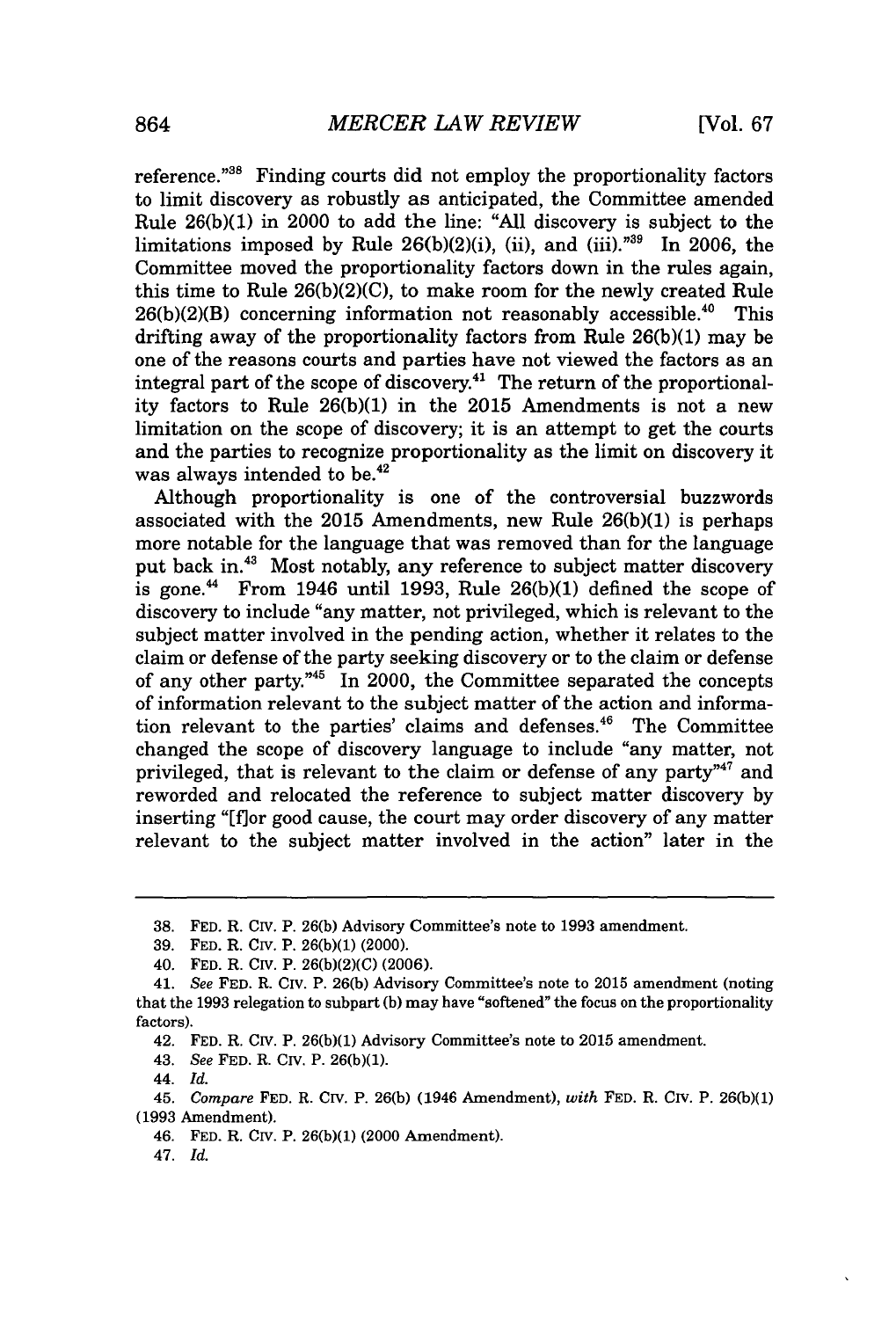subsection.<sup>48</sup> By requiring a showing of good cause to authorize discovery beyond what is relevant to the parties' claims or defenses, namely subject matter discovery, the Committee hoped to "involve the court more actively in regulating the breadth of sweeping or contentious discovery." In the **2015** Amendments, the Committee rejected the distinction between information relevant to the subject matter of the action and information relevant to the parties' claims and defenses. $50$ The Committee stated, "Proportional discovery relevant to any party's claim or defense suffices, given a proper understanding of what is relevant to a claim or defense." $1$  In the Committee's eyes, at least, relevant and proportional subject matter discovery is still available under the new Rule **26(b)(1),** even though the "subject matter" language is gone. $52$ 

Also gone is the talismanic phrase "reasonably calculated to lead to the discovery of admissible evidence."<sup>53</sup> The phrase was introduced into the Federal Rules **by** the 1946 amendments to make clear that discovery was not limited by the admissibility of the evidence sought.<sup>54</sup> Since then, the phrase has been used incorrectly **by** some to define the scope of discovery." Attempting to eliminate the misuse of the phrase to expand the scope of discovery, the Committee replaced it with a more concise statement of the original intent: "Information within this scope of discovery need not be admissible in evidence to be discoverable.""

Less controversial than the overhaul of Rule **26(b)(1)** is the authorization under Rule  $26(c)(1)(B)$  for the courts to allocate the expenses of discovery when issuing protective orders.<sup>57</sup> Courts have long had the authority to shift costs in discovery.<sup>58</sup> The Committee elected to make that authority explicit in the Rules to "forestall the temptation some parties may feel to contest this authority."<sup>59</sup>

<sup>48.</sup> *Id.*

<sup>49.</sup> **FED.** R. Civ. P. **26(b)(1)** Advisory Committee's note to 2000 amendment.

**<sup>50.</sup> FED.** R. Civ. P. **26(b)(1)** Advisory Committee's note to 2015 amendment.

**<sup>51.</sup>** *Id.*

<sup>52.</sup> *Id.*

**<sup>53.</sup> FED.** R. Civ. P. **26** Advisory Committee's note to **2015** amendment.

<sup>54.</sup> Report of Advisory Committee on Rules for Civil Procedure, Proposed Amendments to Rules of Civil Procedure for the District Courts of the United States **32-33** (June 1946). The phrase appeared in the 1946 amendment to Rule **26(b),** which at the time governed depositions only, but was incorporated **by** reference into Rules **33** and 34. *Id.* at **47-53.**

**<sup>55.</sup> FED.** R. Civ. P. **26(b)(1)** Advisory Committee's note to **2015** amendment.

**<sup>56.</sup> FED.** R. CIv. P. **26(b)(1).**

**<sup>57.</sup> FED.** R. Civ. P. 26(c)(1)(B).

**<sup>58.</sup>** *See* Oppenheimer Fund, Inc. v. Sanders, 437 **U.S.** 340, **358 (1978).**

**<sup>59.</sup> FED.** R. Civ. P. 26(c)(1)(B) Advisory Committee's note to **2015** amendment.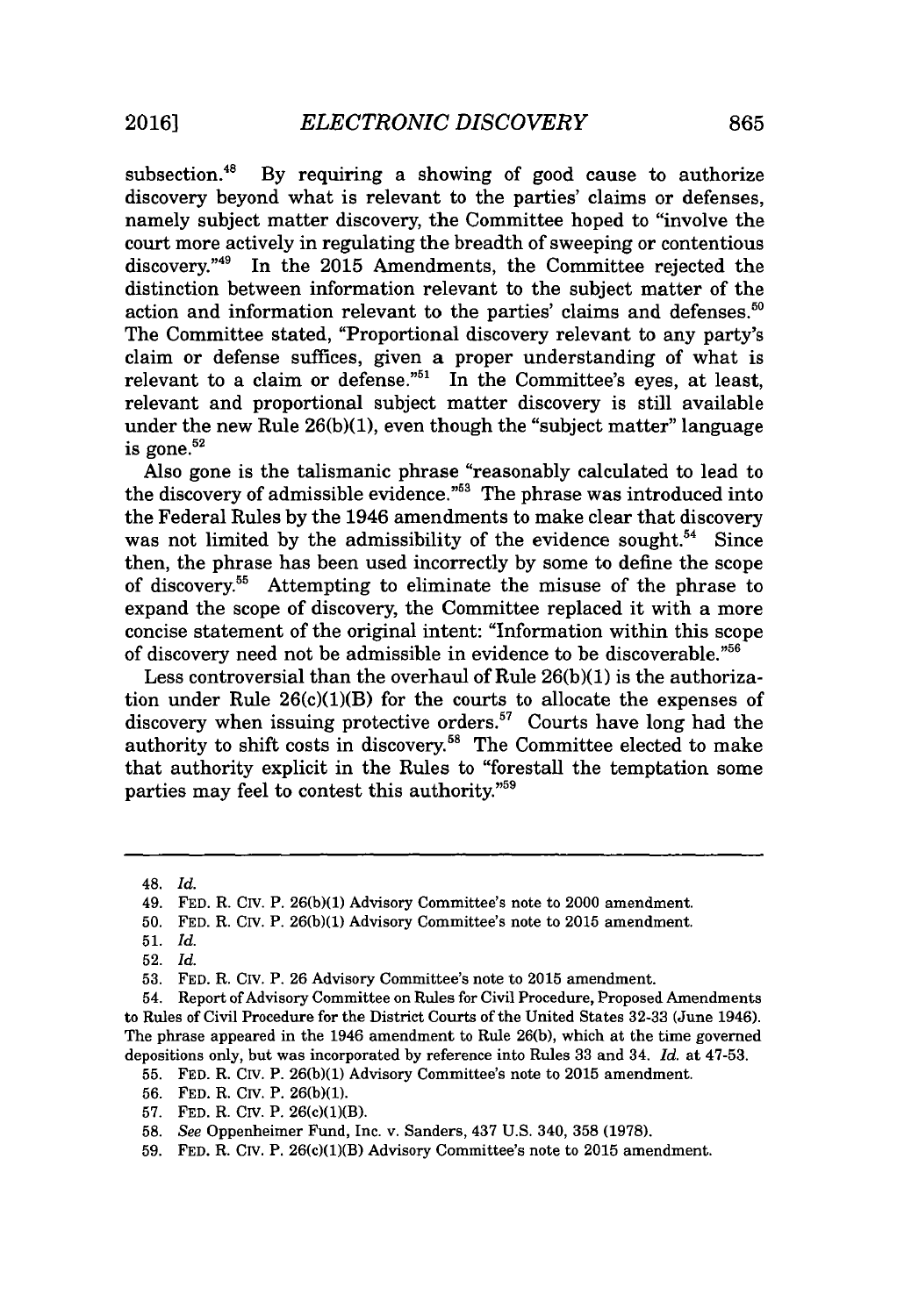Another significant change to Rule **26** is the creation of Rule **26(d)(2),** which allows parties to deliver Rule  $34^{60}$  document requests earlier.<sup>61</sup> Under this new Rule, a party may deliver document requests to another party more than twenty-one days after that party has been served with a summons and complaint, but prior to the Rule **26(f)** meet and confer.<sup>62</sup> Requests delivered early under this Rule are not considered served, however, until the first Rule 26(f) conference.<sup>63</sup> The goal of this amendment is to allow the parties to engage in informed and, therefore, more meaningful exchanges about discovery at the Rule **26(f)** conference.<sup>64</sup> This amendment is another example of the Committee encouraging earlier dialogue about discovery in the hope of avoiding unnecessary discovery disputes.

### *D. Rule 34-Improving Responses to Document Requests*

The **2015** Amendments to Rule 34 target three common practices that routinely result in unnecessary discovery disputes: **(1)** boilerplate objections; (2) failure to produce documents when they are due; and **(3)** failure to indicate whether documents are being withheld due to an objection.<sup>65</sup> As amended, Rule 34(b)(2)(B) requires parties to either allow the inspection of the evidence as requested or "state with specificity the grounds for objecting to the request, including the reasons."<sup>66</sup> The amendment outlaws boilerplate discovery objections by requiring objecting parties to state the factual basis for all objections.<sup>67</sup> This change addresses one of the primary complaints of the opponents to the amendments to Rule **26(b)(1),** who argued that including the proportionality factors within the scope of discovery would result in a new boilerplate objection for proportionality.<sup>68</sup> It also has the effect of

**65. FED.** R. CIv. P. 34 Advisory Committee's note to **2015** amendment.

**68. FED.** R. Civ. P. **26(b)(1)** Advisory Committee's note to **2015** amendment. The Committee addressed this argument in its Notes for Rule **26(b)(1),** stating: "Nor is the change intended to permit the opposing party to refuse discovery simply **by** making a

**<sup>60.</sup> FED.** R. Civ. P. 34.

**<sup>61.</sup> FED.** R. Civ. P. **26(d)(2).**

**<sup>62.</sup>** *Id.*

**<sup>63.</sup>** *Id.*

*<sup>64.</sup> See* **FED.** R. Civ. P. **26(d)(2)** Advisory Committee's note to **2015** amendment.

**<sup>66.</sup> FED.** R. Civ. P. 34(b)(2)(B).

*<sup>67.</sup> Id.* Many federal circuit courts, including the Eleventh Circuit, frowned upon boilerplate objections already. *See, e.g.,* Panola Land Buyers Ass'n v. Shuman, **762 F.2d 1550, 1559 (11th** Cir. **1985)** (holding "[t]o be adequate, objections which serve as the basis of a motion for protective order under Fed.R.Civ.P. **26** should be plain enough and specific enough so that the court can understand in what way the interrogatories are alleged to be objectionable.") (internal quotation marks omitted) (quoting Davis v. Fendler, **650 F.2d** 1154, **1160** (9th Cir. **1981)).**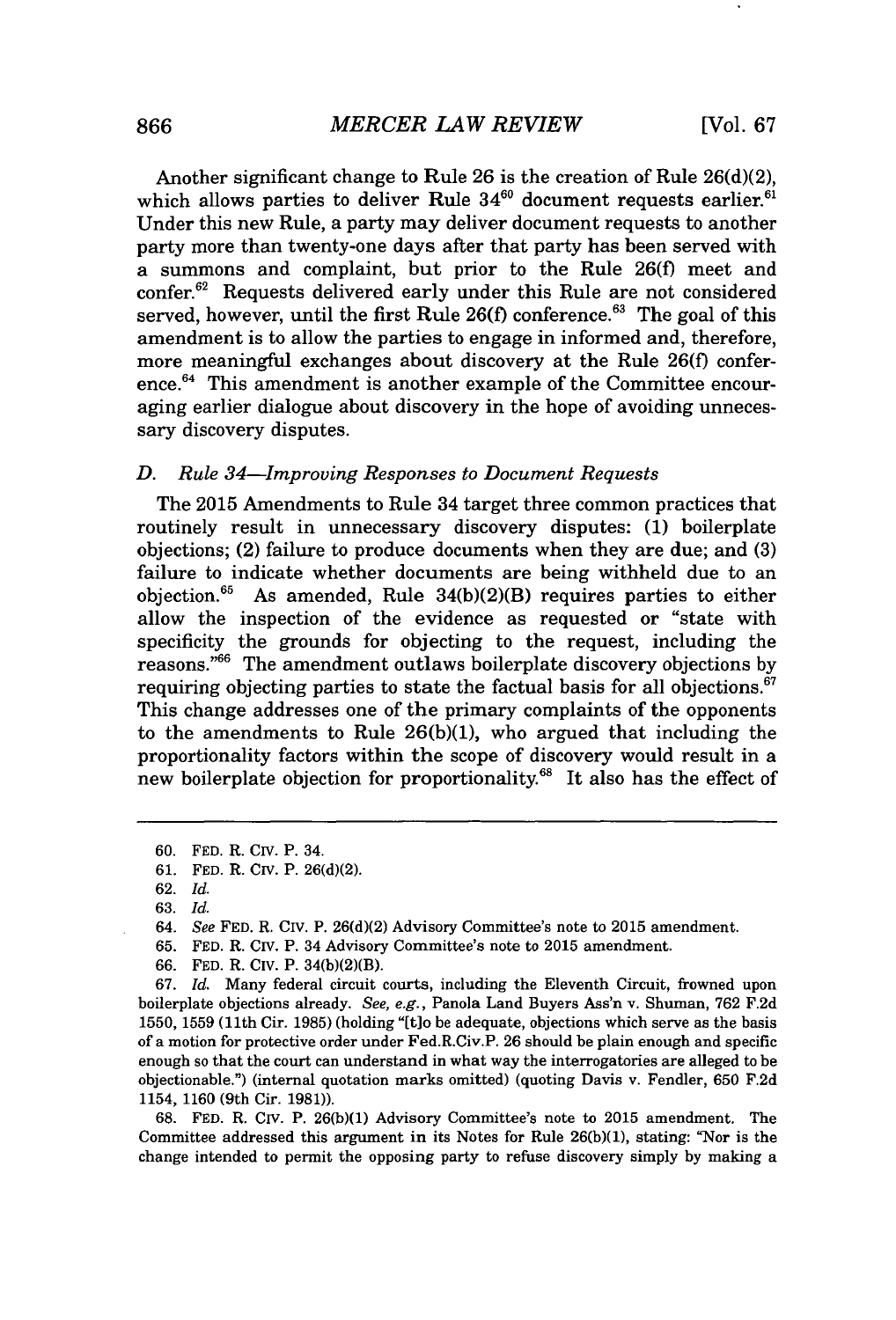informing opposing counsel as to why the party deemed the request objectionable, which could allow for constructive discussion and compromise.<sup>69</sup>

The new Rule 34(b)(2)(B) also requires document production to be completed **by** the time specified in the request "or another reasonable time specified in the response."<sup>70</sup> This amendment prohibits the practice of providing a written response to a document request at the deadline for production stating documents *will* be produced at the dreaded "mutually convenient time."" **A** party needing more than thirty days to review and produce documents, which is not uncommon in cases with large volumes of ESI, can produce documents after the production period but must specify when production will occur in its written response.<sup>72</sup> This requirement is a well-conceived safety valve that recognizes the challenges of E-Discovery, but it anticipates producing parties being able to plan large document productions with some degree of specificity.<sup>73</sup> Parties well versed in E-Discovery project management will have no difficulty complying with the revised Rule, but for others, projecting production dates will be an inexact science that could frustrate the Rule's intent.

The Committee also revised Rule **34(b)(2)(C)** to require parties asserting objections to "state whether any responsive materials are being withheld on the basis of that objection."<sup>75</sup> This amendment targets the practice of "belt and suspenders" objection tactics whereby a party raises every conceivable objection, usually without much knowledge of the documents being sought, just in case there is a document in the collection to which one of the objections might apply.<sup>76</sup> As the Committee notes, confusion "arises when a producing party states several objections and still produces information, leaving the requesting party uncertain whether any relevant and responsive information has been

boilerplate objection that it is not proportional." *Id.*

**72. FED.** R. Civ. P. 34(b)(2)(B).

74. *See id.*

*<sup>69.</sup> See id.*

**<sup>70.</sup> FED.** R. Civ. P. 34(b)(2)(B).

**<sup>71.</sup>** Robert K. Wise, *Ending Evasive Responsiveness to Written Discovery: A Guide for Properly Responding (and Objecting) to Interrogatories and Document Requests Under the Texas Discovery Rules,* **65** BAYLOR L. REV. **510, 568 (2013).**

**<sup>73.</sup>** *See* **FED.** R. *CIV.* P. 34(b)(2)(B) Advisory Committee's note to **2015** amendment (discussing staged document productions and suggesting parties should "specify the beginning and end dates of the production").

**<sup>75,</sup> FED.** R. CIv. P. **34(b)(2)(C).**

**<sup>76.</sup> FED.** R. CIv. P. 34(b)(2)(C) Advisory Committee's note to **2015** amendment.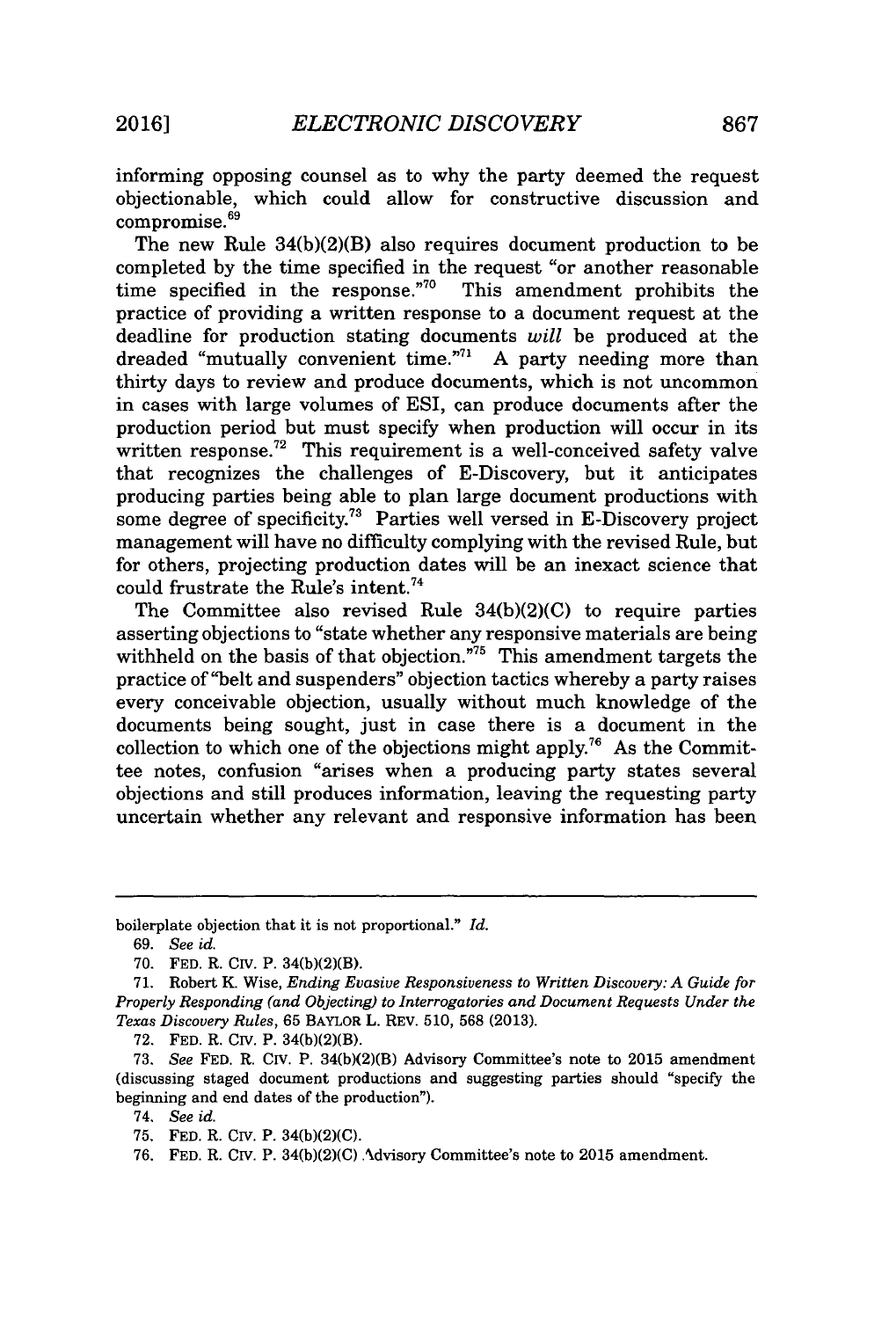withheld on the basis of the objections."<sup>77</sup> It is not unheard of to file motions to compel over objections for which no documents have actually been withheld.<sup>78</sup> By requiring a party to state whether it is withholding documents on the basis of an objection, this Rule should eliminate such an unnecessary waste of time and resources.<sup>79</sup> Like the previous change to Rule 34(b)(2)(B), this rule requires the producing party to learn more information about its documents within the thirty-day response period than may have been their custom.<sup>80</sup> Conforming practices to these new rules will not be without challenges, and knowledge of E-Discovery work flows will be at a premium.

### *E. Rule 37-Spoliation Revisited*

The  $2015$  Amendments to Rule  $37(f)^{81}$  regarding the failure to preserve ESI are another set of hot-button changes to the Rules that faced determined opposition. $82$  The previous version of the rule. adopted in **2006,** provided that "[albsent exceptional circumstances, a court may not impose sanctions under these rules on a party for failing to provide electronically stored information lost as a result of the routine, good-faith operation of an electronic information system."83 The **2006** rule recognized the traditional spoliation analysis used for hard copy documents was not appropriate for E-Discovery because of the unique nature of ESI, which is routinely altered or deleted through ordinary computer usage, absent any culpable conduct.<sup>84</sup>

The Committee believed the the **2006** version of Rule **37(f)** was unsuccessful at reducing the related problems of excessive spoliation litigation and over-preservation of data to avoid spoliation litigation because of a circuit split over the level of culpability required to trigger the most severe sanctions. $85$  As a result, the Committee scrapped the

**85. FED.** R. Civ. P. 37(e) Advisory Committee's note to **2015** amendment. Some circuits have held negligence is sufficient to trigger adverse inference instructions. *See* Talavera v. Shah, **638 F.3d 303, 312 (D.C.** Cir. 2011); United States v. Laurent, **607 F.3d 895, 902-03** (1st Cir. 2010); Beaven v. **U.S.** Dep't of Just., **622 F.3d** 540, 554 (6th Cir. 2010); Residential Funding v. DeGeorge Fin. Corp., **306 F.3d 99, 113 (2d** Cir. 2002); Glover v. BIC Corp., **6 F.3d 1318, 1327** (9th Cir. **1993).** Other circuits have required a finding of bad faith or intent-to-deprive to trigger severe sanctions. *See* Dalcour v. City of Lakewood, 429 **F.** App'x 924, **937** (10th Cir. 2012); Sherman v. Rinchem Co., **687 F.3d 996, 1006** (8th Cir. 2012);

*<sup>77.</sup> Id.*

**<sup>78.</sup>** *Id.*

**<sup>79.</sup>** *Id.*

**<sup>80.</sup>** *Id.*

**<sup>81.</sup> FED.** R. Civ. P. **37(f).**

**<sup>82.</sup>** *See, e.g., Beisner, supra* note **1,** at **590-91.**

**<sup>83.</sup> FED.** R. Civ. P. **37(f) (2006).**

<sup>84.</sup> **FED.** R. Civ. P. **37(f)** Advisory Committee's note to **2006** amendment.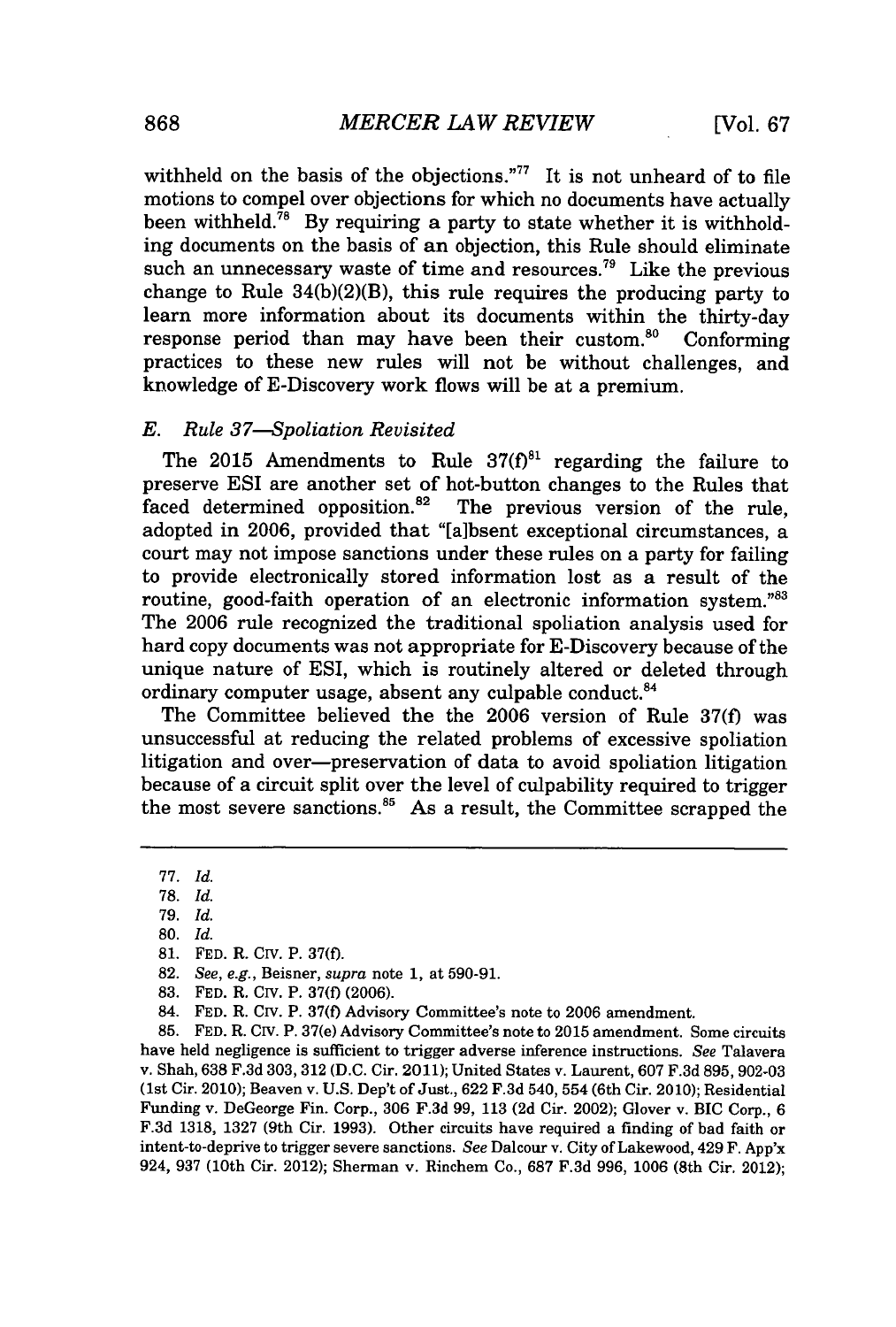2006 version of Rule 37(f) and created the new Rule 37(e),<sup>86</sup> which provides:

If electronically stored information that should have been preserved in the anticipation or conduct of litigation is lost because a party failed to take reasonable steps to preserve it, and it cannot be restored or replaced through additional discovery, the court:

**(1)** upon finding prejudice to another party from loss of the information, may order measures no greater than necessary to cure the prejudice; or

(2) only upon finding that the party acted with the intent to deprive another party of the information's use in the litigation may:

**(A)** presume that the lost information was unfavorable to the party;

(B) instruct the jury that it may or must presume the information was unfavorable to the party; or

(C) dismiss the action or enter a default judgment.<sup>87</sup>

Under the new Rule, spoliation sanctions are only available if **(1)** relevant ESI that should have been preserved in anticipation of litigation, (2) is lost, **(3) by** a party who failed to take reasonable steps to preserve it, and (4) the lost ESI cannot be replaced through additional discovery.<sup>88</sup> This safe harbor from spoliation sanctions is significant because it signals that the rule does not impose strict liability for lost ESI. It also incentivizes parties to take reasonable steps to preserve data.<sup>89</sup> The Committee made clear in its notes that "'reasonable steps' to preserve suffice; [Rule 37(e)'s safe harbor] does not call for perfection."<sup>90</sup> In evaluating reasonableness of preservation efforts, the Committee advises courts to consider the party's resources, proportionality, and whether the loss of ESI was beyond the party's control.<sup>91</sup>

If a party fails to take reasonable steps to preserve **ESI** that should have been preserved and the ESI is lost, the court must determine if additional discovery can restore or replace the lost **ESI."** If the lost

**91.** *Id.*

Rutledge v. **NCL** (Bahamas), Ltd., 464 F. App'x **825, 829** (11th Cir. 2012); Faas v. Sears, Roebuck **&** Co., **532 F.3d 633,** 644 (7th Cir. **2008);** Russell v. Univ. of Tex., 234 F. **App'x 195, 207-08** (5th Cir. **2007);** Hodge v. Wal-Mart Stores, Inc., **360 F.3d** 446, 450-51 (4th Cir. 2004).

**<sup>86.</sup> FED.** R. CIv. P. 37(e).

**<sup>87.</sup>** *Id.*

**<sup>88.</sup>** *Id.*

**<sup>89.</sup>** *Id.*

**<sup>90.</sup> FED.** R. Civ. P. 37(e) Advisory Committee's note to **2015** amendment.

**<sup>92.</sup>** ESI can often be recovered from alternative sources. For example, a lost email can sometimes be recovered **by** a subpoena to a non-party recipient, deleted files may exist on backup media or in unallocated sections (a/k/a "Slack Space") on a hard drive, and in some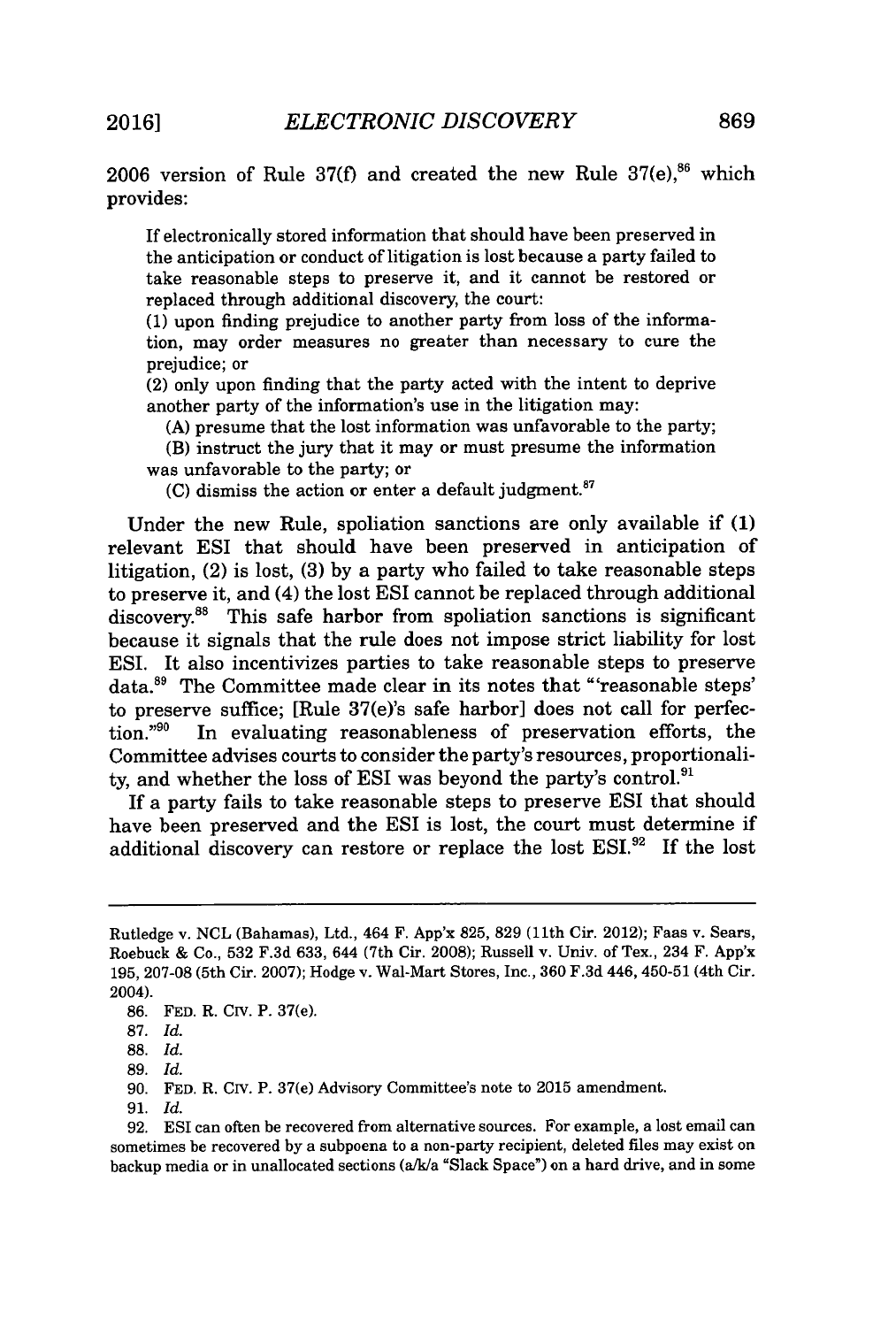ESI can be replaced, no sanctions are permitted under Rule 37(e), even if the party that lost the ESI destroyed it intentionally.<sup>93</sup> However, if the lost ESI cannot be replaced, and a party has been prejudiced **by** the loss, the court is authorized to order curative measures no greater than necessary to cure the prejudice.<sup>94</sup> The Rule does not otherwise limit the courts' ability to fashion remedial measures, leaving the court with discretion to craft creative curative measures appropriate to the facts and circumstances of the case.<sup>95</sup>

So-called "case killer" sanctions-adverse inference instructions, dismissal of claims, and default judgment-are available only in cases in which ESI that should have been preserved was lost **by** a party with the specific intent to deprive another party of the use of the information in the litigation. $96$  Notably, the imposition of case-killing sanctions does not require a finding of prejudice.<sup>97</sup> The Committee explained that a finding of prejudice is unnecessary under Rule 37(e)(2) because a "finding of intent required **by** the subdivision can support not only an inference that the lost information was unfavorable to the party that intentionally destroyed it, but also an inference that the opposing party was prejudiced **by** the loss of information that would have favored its position."<sup>98</sup> The Committee urged the courts to administer the sanctions in Rule 37(e)(2) with caution, noting a finding of intent to deprive does not always require the imposition of the most severe sanctions."

#### II. **CASE** LAW **DEVELOPMENTS**

The **2015** Amendments are game changers for many of the most litigated aspects of E-Discovery, most notably, spoliation.<sup>100</sup> Thus, the precedential value of many of the E-Discovery opinions issued in **2015** is somewhat diminished. Nevertheless, a few E-Discovery cases in the Eleventh Circuit in **2015** merit consideration, even as cases employing the newly-amended Rules start to come down from the courts.

instances, testimony may suffice to replace the missing **ESI.**

**100.** *Id.*

**<sup>93.</sup> FED.** R. CIv. P. **37** Advisory Committee's note to **2015** amendment.

*<sup>94.</sup> Id.*

**<sup>95.</sup>** *Id.*

**<sup>96.</sup> FED.** R. CIv. P. 37(e)(2).

**<sup>97.</sup> FED.** R. CIv. P. 37(e)(2) Advisory Committee's note to **2015** amendment.

**<sup>98.</sup>** *Id.*

**<sup>99.</sup>** *Id.*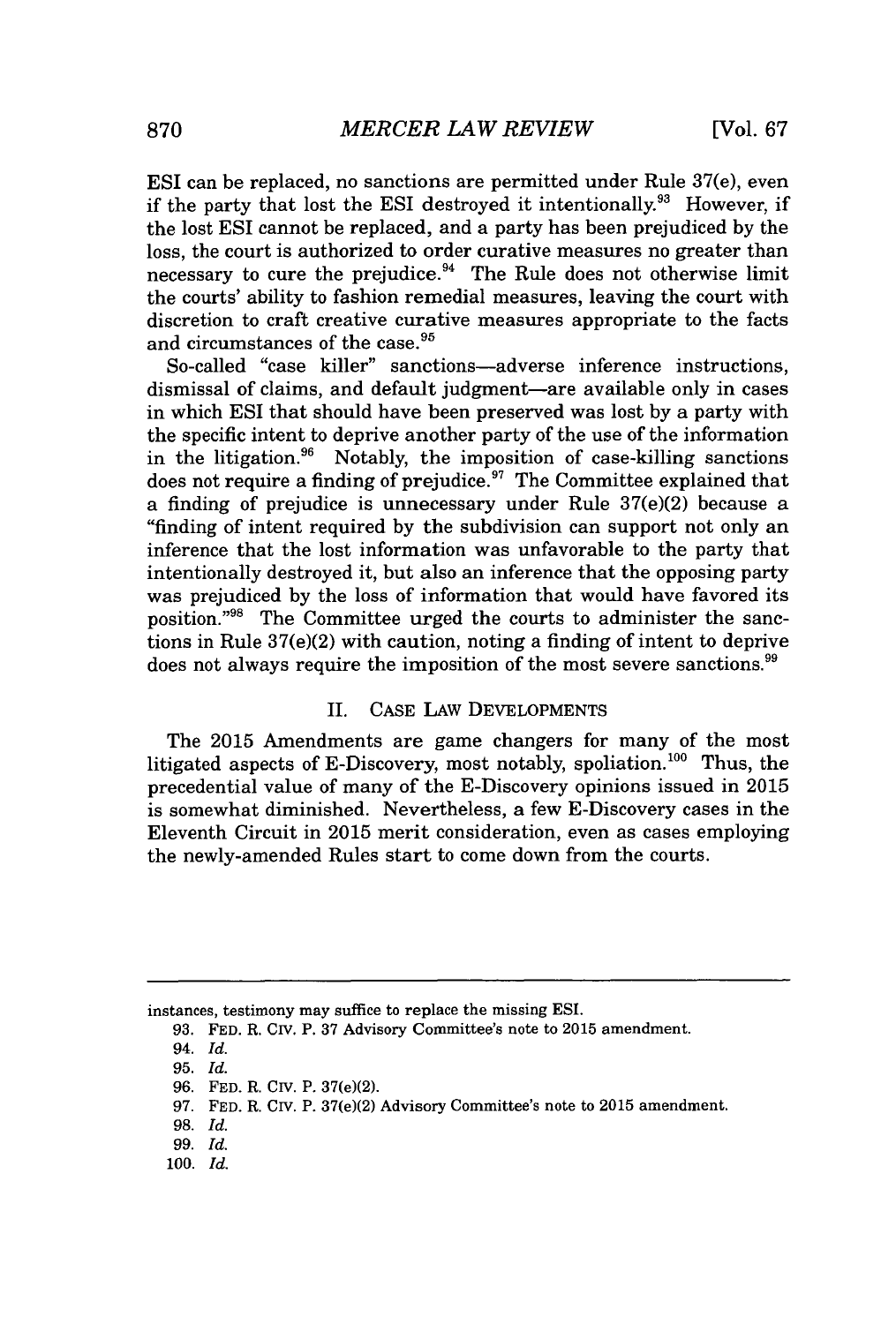#### *A. Proportionality*

One case within the Eleventh Circuit this survey *period-In re: Blue Cross Blue Shield Antitrust Litigation'<sup>0</sup> -applied* the proportionality factors set forth in the amended Rule  $26(b)(1)$ .<sup>102</sup> The plaintiffs in this case sought to discover expert reports and deposition transcripts from other, unrelated lawsuits filed against defendant Blue Cross Blue Shield of Michigan (BCBS). BCBS argued the reports and transcripts were beyond the revised scope of discovery because they did not involve the facts of the instant litigation.<sup>103</sup> The court rejected BCBS's argument as too narrow an interpretation of Rule **26(b)(1),** finding that the revised scope of discovery was not limited to the facts of the case but included "other 'matters' that remain relevant to a party's claims or defenses, even if not strictly fact-based." $104$  The court found the reports and transcripts related to "other incidents of the same type" and thus satisfied the relevance portion of the discoverability test, despite the deletion of the reference to "subject matter" discovery.<sup>105</sup>

Next, the court applied the proportionality factors.<sup>106</sup> Considering the sought-after evidence's importance on the issues at stake in the action, the court concluded that the reports and transcripts from unrelated litigation were only "tangentially" important as they addressed "only a small, secondary issue in this case." $10^7$  Next, the court considered the amount at stake in the litigation and found that the case involved "perhaps billions of dollars, as well as the continued viability of the Blue Cross-Blue Shield business model."<sup>108</sup> Considering the parties' relative access to the information, the court concluded the plaintiffs had no access to the information apart from discovery in this action.<sup>109</sup> The court considered the parties' resources but declined to weigh that factor in either party's favor because the plaintiffs "seem to be able to meet the manpower and financial demands of such high-stake litigation." $10$  The court also could not determine whether the sought-

**<sup>101.</sup>** No. 2:13-CV-20000-RDP, **2015 U.S.** Dist. LEXIS **174768 (N.D.** Ala. Dec. **9, 2015).**

<sup>102.</sup> *Id.* at **\*1.**

**<sup>103.</sup>** *Id.* at **\*17-18.**

<sup>104.</sup> *Id.* at \*20.

**<sup>105.</sup>** *Id.* at **\*19-20** (quoting **FED.** R. CIV. P. **26(b)(1)** Advisory Committee's note to **2015** amendment).

**<sup>106.</sup>** *Id.* at \*20-21.

**<sup>107.</sup>** *Id.* at \*21.

**<sup>108.</sup>** *Id.*

**<sup>109.</sup>** *Id.* at \*21-22.

**<sup>110.</sup>** *Id.* at \*22.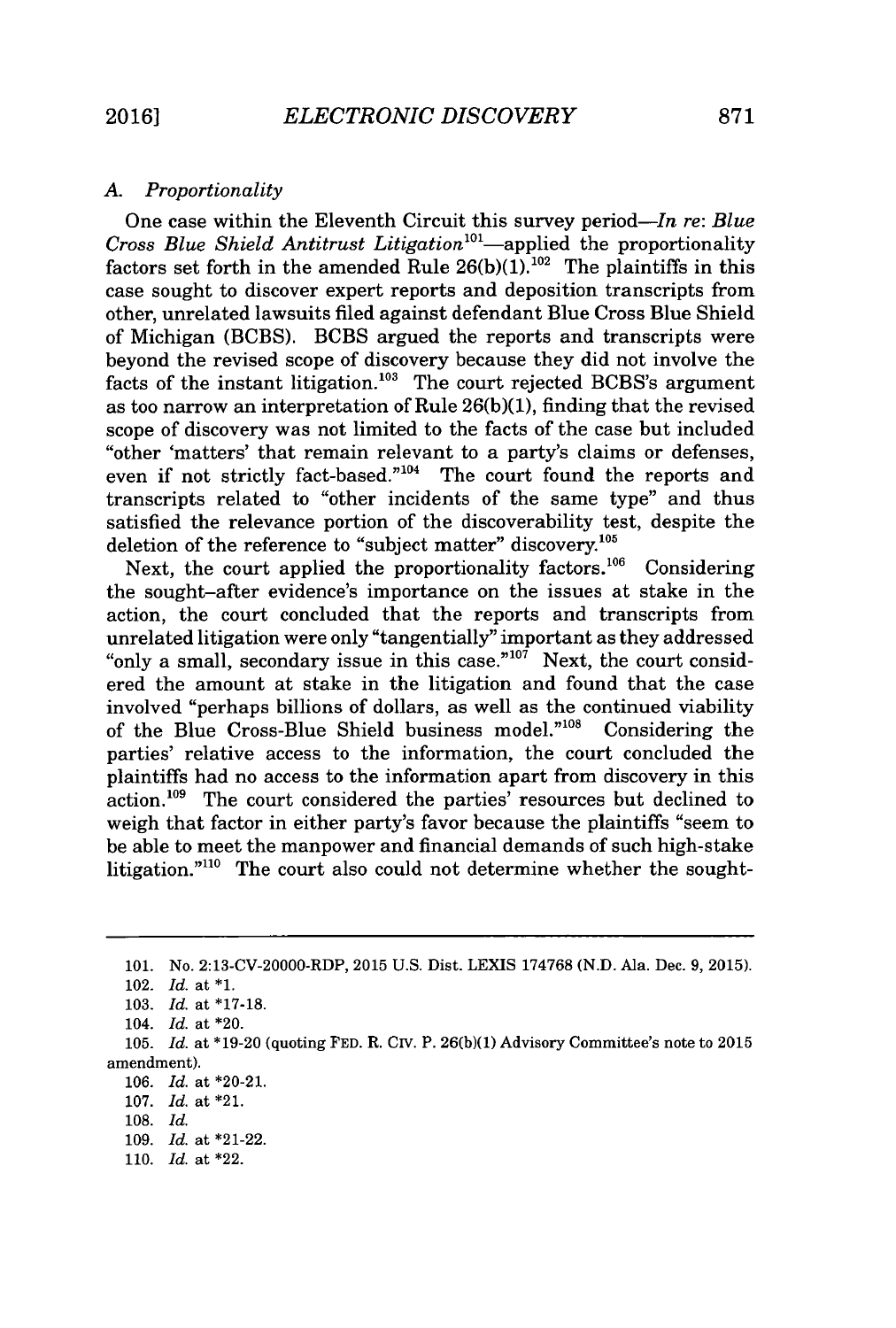after discovery was important in resolving issues in the case.<sup>111</sup> Finally, the court considered "whether the burden or expense of the proposed discovery outweigh[ed] its likely benefit."<sup>112</sup> The court found the burden of producing eleven expert reports and eight expert deposition transcripts was so small that it could not say the burden outweighed the benefits.<sup>113</sup> Finding this last element the most persuasive, the court concluded the reports and transcripts were discover $able.<sup>114</sup>$ 

Given the type of information at issue in *In re Blue Cross Blue Shield,* the opinion does not give much useful guidance on interpreting the proportionality factors, but it is illustrative of the process for determining discoverability under the new Rule **26(b)(1).1"s**

#### *B. Sanctions*

The biggest E-Discovery opinion to come out of the Eleventh Circuit in this survey period was *In re Delta/Airtran Baggage Fee Antitrust* Litigation,<sup>116</sup> in which the court ordered Delta to pay \$2,718,795.05 in sanctions for "discovery misconduct."<sup>117</sup> This opinion is notable sanctions for "discovery misconduct." $117$ because, despite the large monetary sanction, Delta was not found to have spoliated evidence.<sup>118</sup> The court agreed with the special master's report and recommendation that there was insufficient evidence to conclude Delta acted in bad faith or lost relevant information.<sup>119</sup>

Instead, the court sanctioned Delta for a pattern of E-Discovery incompetence throughout the case.<sup>120</sup> The motion for sanctions decided in the **2015** opinion was the fourth such motion against Delta in the four years of discovery in the case.<sup>121</sup> In each instance, Delta avoided a finding of intentional misconduct, but the mistakes continued to pile up. At issue in the first motion for sanctions was Delta's delay in preserving emails from certain custodians and turning off its backup tape recycling program. The second motion for sanctions focused on Delta's collection

**119.** *Id.* at **\*26-27.**

120. *Id.* at **\*28.**

**<sup>111.</sup>** *Id.*

<sup>112.</sup> *Id.* at \*24.

**<sup>113.</sup>** *Id.*

<sup>114.</sup> *Id.*

**<sup>115.</sup>** *Id.*

**<sup>116.</sup>** No. 1:09-md-2089-TCB, **2015 U.S. App.** LEXIS 101474 (11th Cir. Aug. **3, 2015).**

**<sup>117.</sup>** *Id.* at **\*63-64, \*79.**

**<sup>118.</sup>** *Id.* at **\*29** (noting that Delta had "dodged the bullet" **by** getting away with monetary sanctions because it had narrowly avoided spoliation sanctions for the fourth time in the litigation).

**<sup>121.</sup>** *Id.* at **\*11.**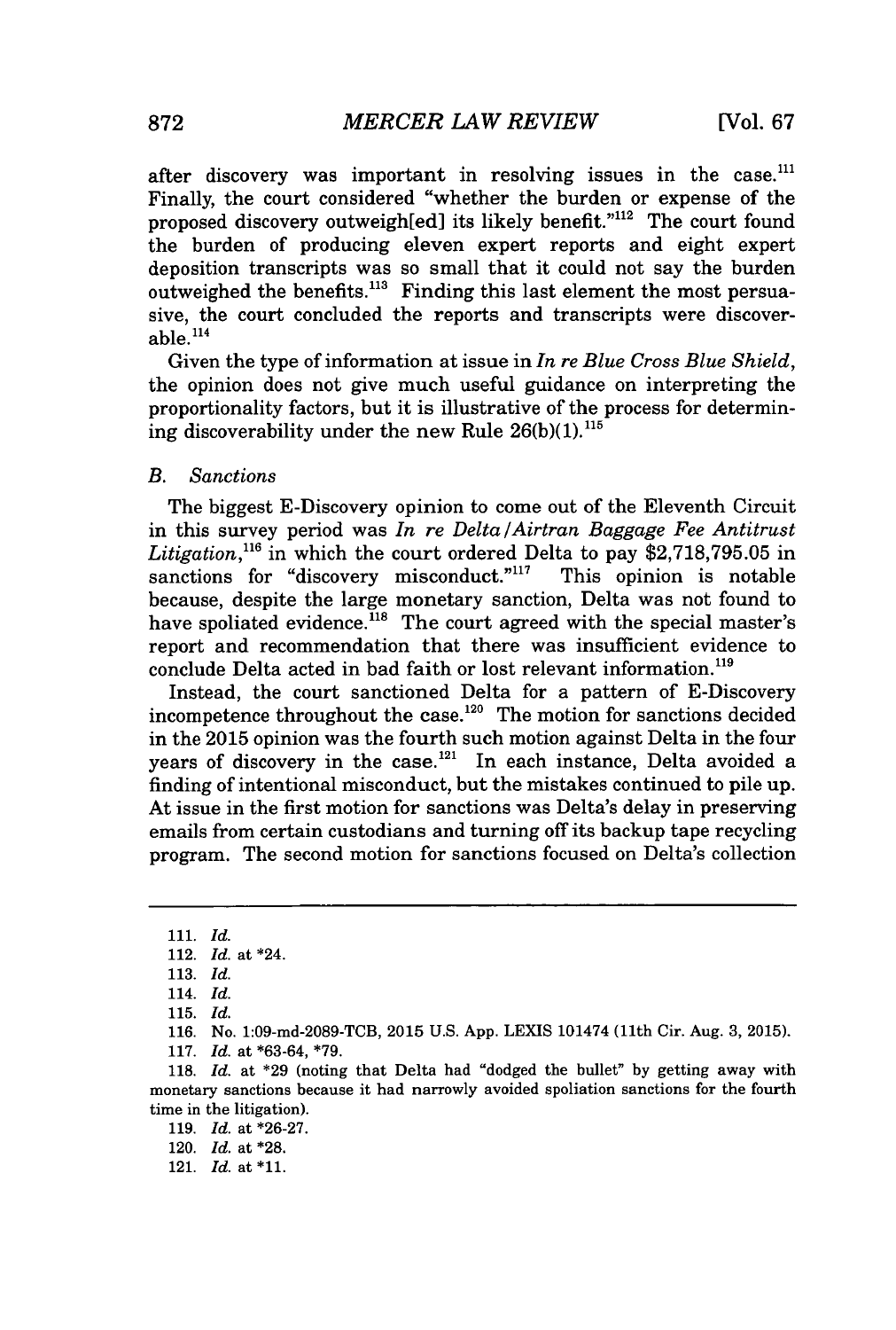of ESI from its active email servers and shared network servers only, overlooking potentially relevant ESI stored on custodians' hard drives, including archived emails. Delta was sanctioned \$1,285,144.13 for these oversights. The third motion for sanctions targeted Delta for initially failing to review twenty-nine backup tapes for relevant ESI. Delta was sanctioned **\$3,490,520.72** for the mistakes giving rise to the third motion. The fourth motion for sanctions asserted a number of violations against Delta, including claims Delta destroyed evidence, concealed or belatedly produced evidence, made false statements, and continued to withhold relevant documents. $122$ 

Although the court failed to find bad faith or intentional misconduct, it stated: "'[Delta]'s discovery violations have been taxing to plaintiffis] and the Court, and have expanded this litigation in ways [Delta] still does not seem to grasp." $123$  The court continued, "Delta's discovery misconduct has rendered the Court's attempts to manage this litigation and move it toward a resolution on the merits as futile and maddening as Sisyphus's efforts to roll his boulder to the top of the hill." $124$ Although the violations giving rise to the sanctions included violations of Rules **16, 26,** and **37,** the opinion is really about Delta's frustration of the directive of Rule 1's directive for the just, speedy, and inexpensive determination of all claims.<sup>125</sup>

#### III. **CONCLUSION**

This survey period will be remembered as the year of the Amendments to the Federal Rules. With new tools for managing E-Discovery and clear guidance on sanctions, the courts in the Eleventh Circuit have a new mandate to rein in the escalating costs and delays caused **by E-**Discovery, whether caused intentionally or unintentionally **by** the parties. Next year's survey period will begin to reveal the true impact of the **2015** Amendments on E-Discovery practice in the Eleventh Circuit.

<sup>122.</sup> *Id. at* **\*12-13, \*16, \*17, \*18, \*19.**

**<sup>123.</sup>** *Id. at* **\*27** (alterations in original) (quoting SCQuARE Int'l, Ltd. v. BBDO Atlanta, Inc., No. **1:04-CV-641-JEC, 2008 U.S.** Dist. LEXIS 5490, at **\*1, \*8 (N.D.** Ga. Jan. **25,2008)).** 124. *Id.*

**<sup>125.</sup>** *Id.* at **\*52;** *see also* **FED.** R. CIv. P. **1.**